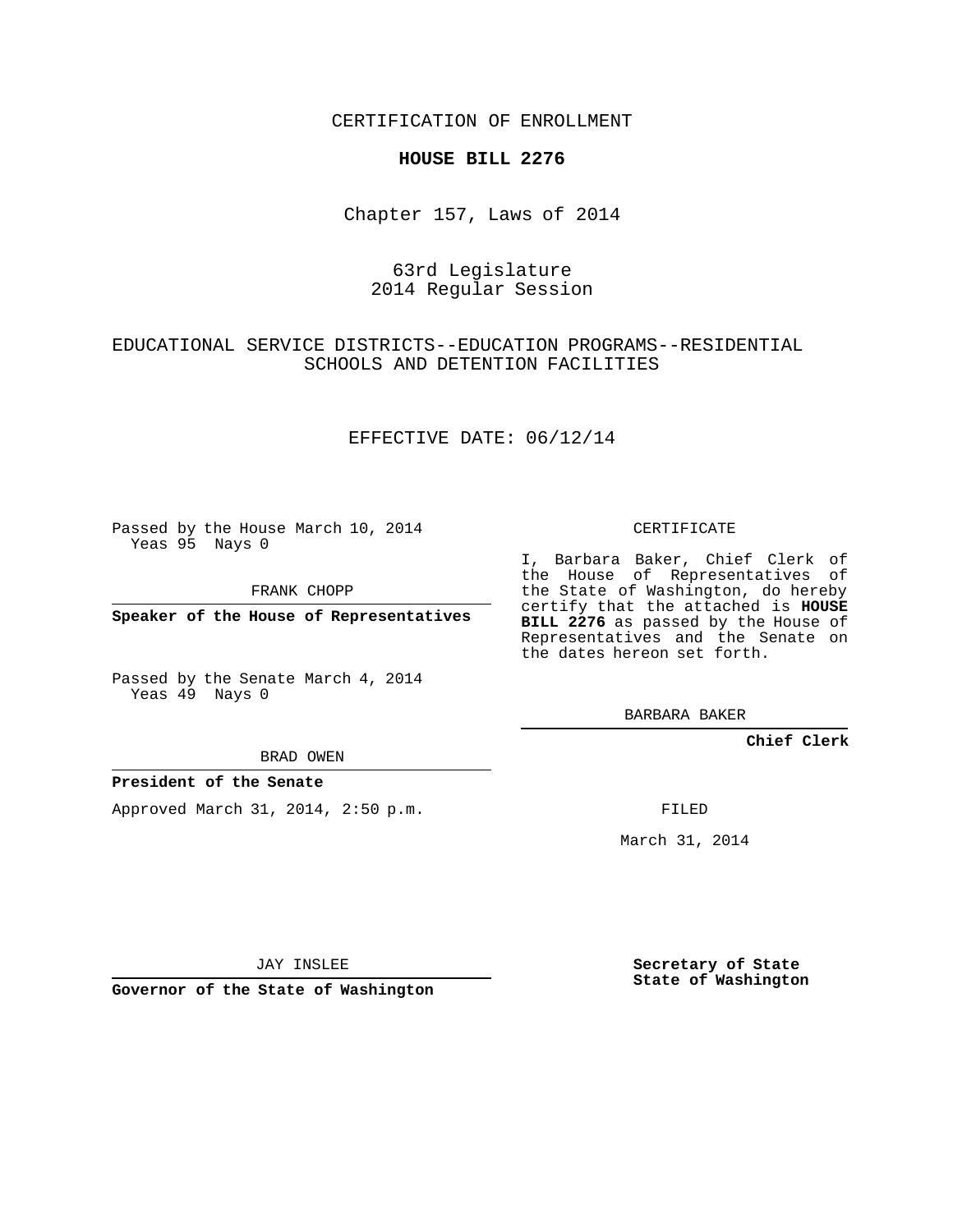# **HOUSE BILL 2276** \_\_\_\_\_\_\_\_\_\_\_\_\_\_\_\_\_\_\_\_\_\_\_\_\_\_\_\_\_\_\_\_\_\_\_\_\_\_\_\_\_\_\_\_\_

\_\_\_\_\_\_\_\_\_\_\_\_\_\_\_\_\_\_\_\_\_\_\_\_\_\_\_\_\_\_\_\_\_\_\_\_\_\_\_\_\_\_\_\_\_

#### AS AMENDED BY THE SENATE

Passed Legislature - 2014 Regular Session

**State of Washington 63rd Legislature 2014 Regular Session**

**By** Representatives Robinson, Lytton, Magendanz, Santos, Fagan, Liias, Reykdal, and Ryu

Read first time 01/15/14. Referred to Committee on Education.

 AN ACT Relating to the operation by educational service districts of educational programs for residents of residential schools; amending RCW 28A.190.010, 28A.190.020, 28A.190.060, and 13.04.145; and adding a new section to chapter 28A.190 RCW.

BE IT ENACTED BY THE LEGISLATURE OF THE STATE OF WASHINGTON:

 NEW SECTION. **Sec. 1.** A new section is added to chapter 28A.190 RCW to read as follows:

 (1) For the purposes of this chapter, the term "school district" includes any educational service district that has entered into an agreement to provide a program of education for residential school residents or detention facility residents on behalf of the school district as a cooperative service program pursuant to RCW 28A.310.180.

(2) The provisions of RCW 13.04.145 apply throughout this chapter.

 **Sec. 2.** RCW 28A.190.010 and 1996 c 84 s 1 are each amended to read as follows:

 A program of education shall be provided for by the department of social and health services and the several school districts of the state for common school age persons who have been admitted to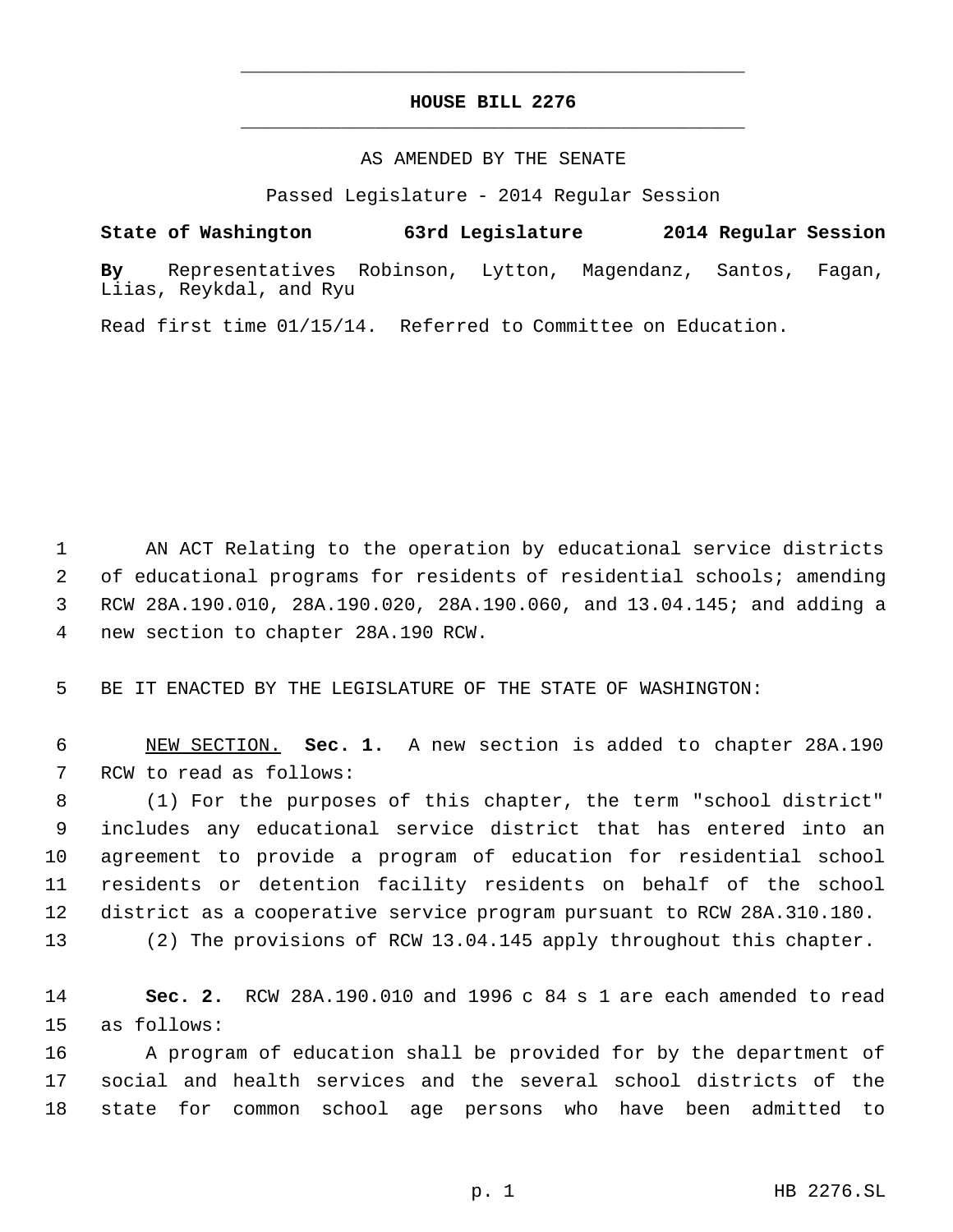facilities staffed and maintained or contracted pursuant to RCW 13.40.320 by the department of social and health services for the education and treatment of juveniles who have been diverted or who have been found to have committed a juvenile offense. The division of duties, authority, and liabilities of the department of social and health services and the several school districts of the state respecting the educational programs shall be the same in all respects 8 as set forth in ((RCW 28A.190.030 through 28A.190.060)) this chapter respecting programs of education for state residential school residents. For the purposes of this section, the term "residential 11 school" or "schools" as used in ((RCW 28A.190.030 through 28A.190.060)) this chapter shall be construed to mean a facility staffed and maintained by the department of social and health services or a program established under RCW 13.40.320, for the education and treatment of juvenile offenders on probation or parole. Nothing in this section shall prohibit a school district from utilizing the services of an educational service district subject to RCW 28A.310.180.

 **Sec. 3.** RCW 28A.190.020 and 1990 c 33 s 171 are each amended to read as follows:

 The term "residential school" as used in this chapter and RCW  $((28A.190.020 - through - 28A.190.060,))$  72.01.200, 72.05.010, and 22 72.05.130( $\left(\frac{1}{f}\right)$  each as now or hereafter amended, shall)) means Green Hill school, Maple Lane school, Naselle Youth Camp, Cedar Creek Youth Camp, Mission Creek Youth Camp, Echo Glen, Lakeland Village, Rainier school, Yakima Valley school, Interlake school, Fircrest school, Francis Haddon Morgan Center, the Child Study and Treatment Center and Secondary School of Western State Hospital, and such other schools, camps, and centers as are now or hereafter established by the department of social and health services for the diagnosis, confinement and rehabilitation of juveniles committed by the courts or for the care and treatment of persons who are exceptional in their needs by reason of mental and/or physical deficiency: PROVIDED, That the term shall not include the state schools for the deaf and blind or adult correctional institutions.

 **Sec. 4.** RCW 28A.190.060 and 1990 c 33 s 175 are each amended to read as follows: